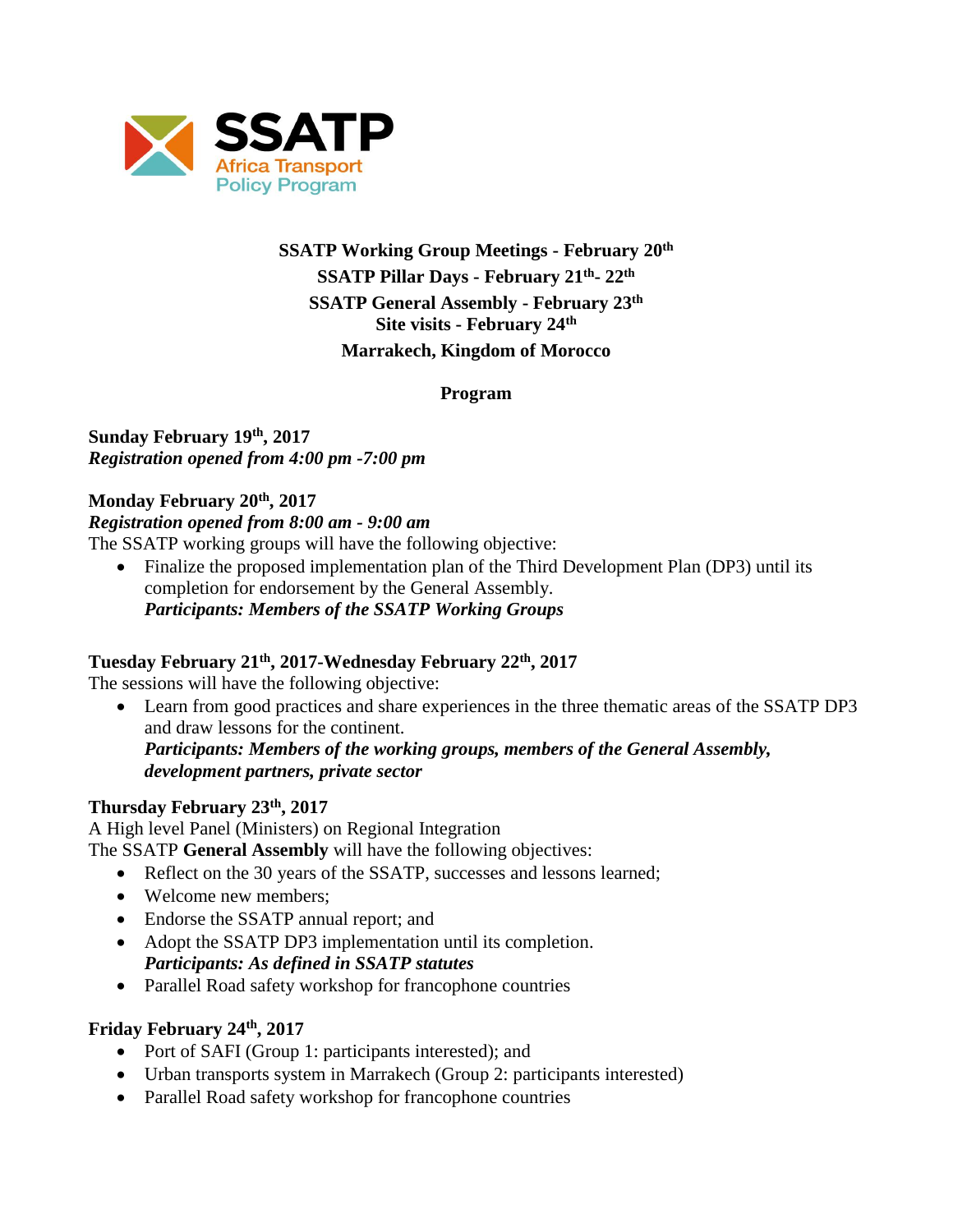

#### **Day One – SSATP Working Groups Monday 20th, 2017. 9:30 am – 5:30 pm Plenary Session 3 Pillar Sessions**

| 9:30 am                | <b>Introduction and Welcome</b><br><b>Plenary Session</b><br><b>Ibou Diouf,</b><br><b>SSATP Program Manager</b>                                                                                                           | $2:00 \text{ pm}$                      | <b>Continuation of discussion on</b><br>DP3; Separate pillar sessions<br>Regional integration pillar<br>Urban mobility pillar<br>Road safety pillar          |
|------------------------|---------------------------------------------------------------------------------------------------------------------------------------------------------------------------------------------------------------------------|----------------------------------------|--------------------------------------------------------------------------------------------------------------------------------------------------------------|
| 10:00 am               | <b>Parallel pillar sessions:</b><br>Integration, Connectivity and<br>Cohesion; Urban Transport and<br>Mobility Road safety;<br>Reviewing progress since the<br>inception of the SSATP DP3<br><b>SSATP Pillar Leaders-</b> | $3:00 \text{ pm}$                      | <b>Continuation of discussion on</b><br>DP3; Separate pillar sessions<br>Regional integration pillar<br>Urban mobility pillar<br>Road safety pillar          |
| $10:45$ am<br>11:00 am | <b>Coffee break</b>                                                                                                                                                                                                       | $4:00 \text{ pm}$<br>$4:30 \text{ pm}$ | <b>Coffee break</b>                                                                                                                                          |
| $11:00$ am             | <b>Continuation of discussion on</b><br>DP3; Separate pillar sessions<br><b>Updating DP3 Implementation</b><br>plan<br><b>SSATP Pillar Leaders-</b>                                                                       | $4:30 \text{ pm}$                      | <b>Closing and conclusions</b><br><b>Plenary Session</b><br>Rapporteurs of the three working<br>groups<br><i>Ibou Diouf,</i><br><b>SSATP Program Manager</b> |
| 12:30 am               | <b>Lunch break</b>                                                                                                                                                                                                        | 5:30 pm                                | End of the day                                                                                                                                               |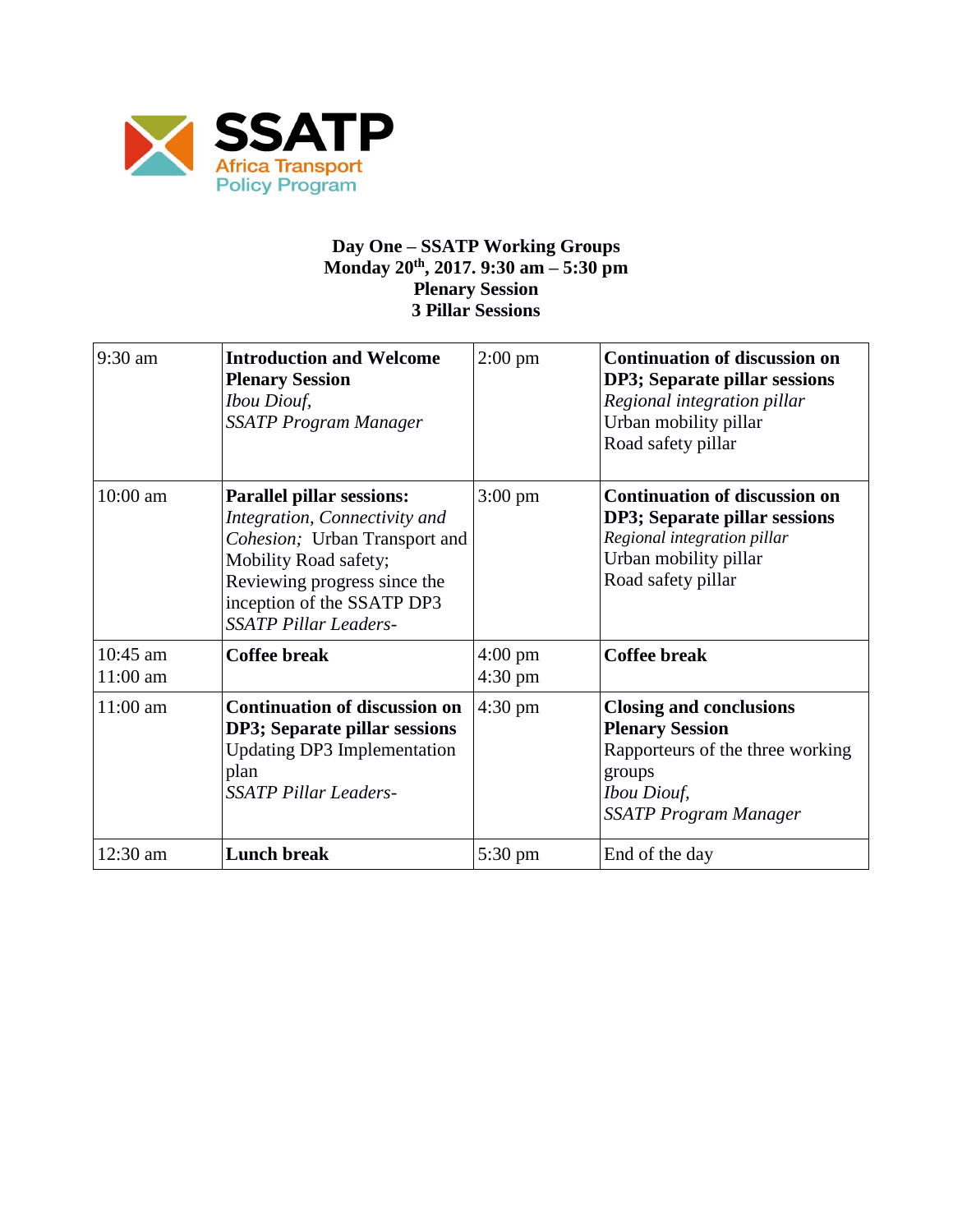

## **Day Two – Sharing experiences and Learning from Others Tuesday February 21th, 2017. 8:45 am – 5:30 pm Plenary Session**

| 8:45 am  | <b>Opening Session</b><br><b>Chair of SSATP Executive</b><br>Committee<br>Representative of SSATP<br>donors<br>Aurelio Menendez, Practice<br><b>Manager Africa Transport</b><br>Group, World Bank<br>Minister of Transport, Kingdom<br>of Morocco                                                                                                                           | $2:15$ pm<br>$2:55$ pm       | <b>Presentation 4 on Container</b><br>terminal guidelines<br><b>Presentation 5 on Africa Port Data</b><br>book (from AfDB)                                                                                                              |
|----------|-----------------------------------------------------------------------------------------------------------------------------------------------------------------------------------------------------------------------------------------------------------------------------------------------------------------------------------------------------------------------------|------------------------------|-----------------------------------------------------------------------------------------------------------------------------------------------------------------------------------------------------------------------------------------|
| 9:30 am  | <b>Programme of the Annual Meeting</b><br><b>Ibou Diouf</b><br><b>SSATP Program Manager</b>                                                                                                                                                                                                                                                                                 | $3:15$ pm                    | <b>Coffee break</b>                                                                                                                                                                                                                     |
| 9:45 am  | <b>Coffee Break</b>                                                                                                                                                                                                                                                                                                                                                         | $3:30 \text{ pm}$<br>4:40 pm | <b>Presentation 6 on Corridor</b><br><b>Management Institutions: MCLI</b><br>4:00: pm <b>Presentation 7: Corridor</b><br><b>Performance Monitoring System</b><br><b>Presentation 8 on Road Transport</b><br><b>Reform Toolkit (IRU)</b> |
|          | 10:15 am   Introduction to Integration,<br><b>Connectivity, Cohesion Pillar</b><br>Pillar A Results framework<br><b>SSATP Pillar Leader</b><br>The Moroccan experience in Green<br><b>Logistics:</b> 2 presentations<br><b>Presentation</b> 1: From a strategy<br>development perspective (DSPCT-<br>METL)<br><b>Presentation 2: From operational</b><br>perspective (AMDL) | $5.00 \text{ pm}$            | <b>Wrap-up session on Pillar A</b><br><b>SSATP Pillar Leader</b><br>Lessons learned and takeaways<br>Conclusions for the continent                                                                                                      |
| 11:30 am | <b>Presentation 3 on Port Performance</b><br>indicators                                                                                                                                                                                                                                                                                                                     | 5:30 pm                      | End of the day                                                                                                                                                                                                                          |
|          | $12:15$ pm Lunch Break                                                                                                                                                                                                                                                                                                                                                      | $6:30 \text{ pm}$            | Cocktail                                                                                                                                                                                                                                |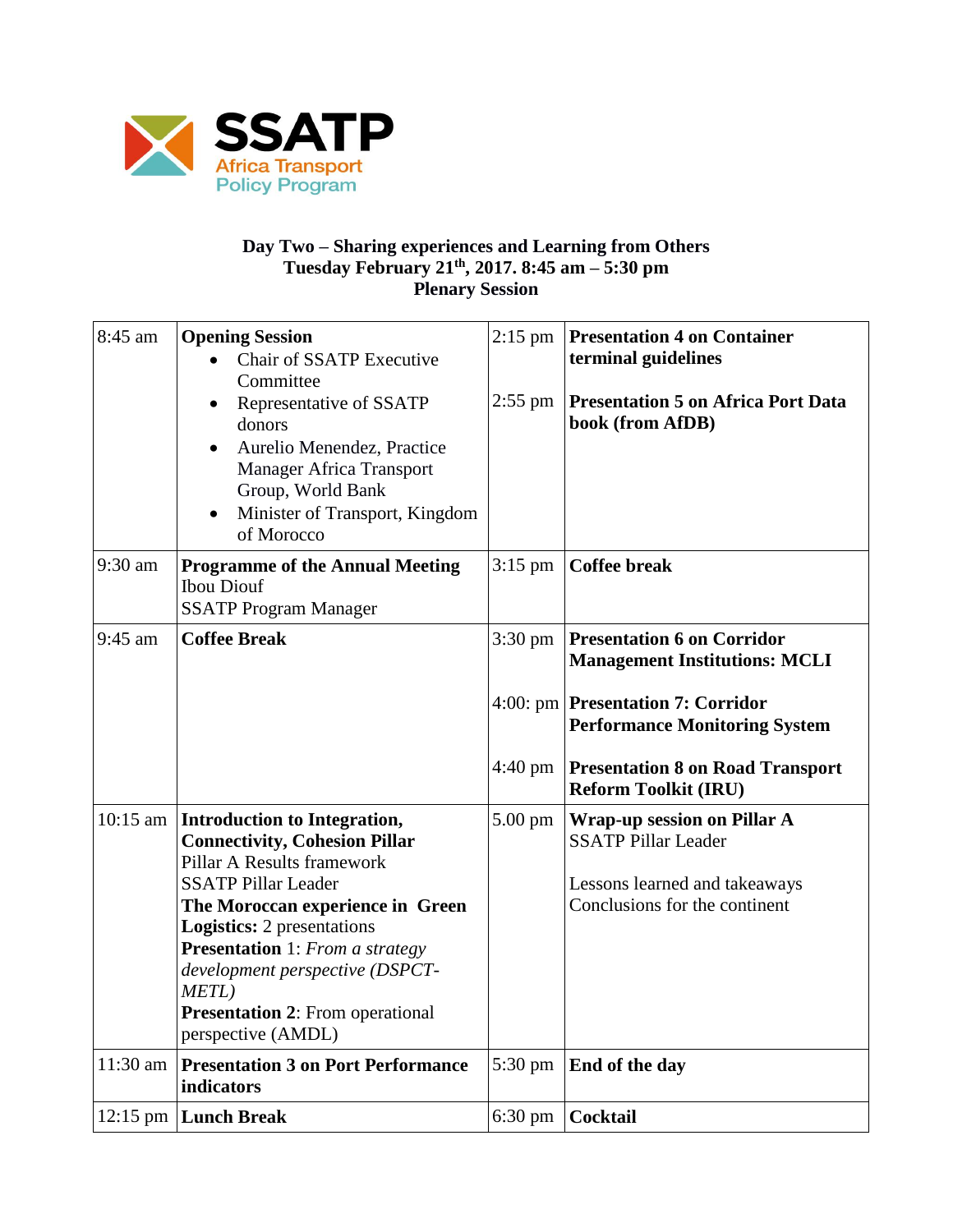

#### **Day Three – Learning and Sharing Wednesday February 22th, 2017. 8:30 am – 5:45 pm Plenary Session**

| 8:30 am            | <b>Introduction to Urban Transport</b><br>and Mobility Pillar<br><b>Pillar B Results framework</b><br><b>EASI</b> framework and Integrated Study<br><b>SSATP Pillar Leader</b>                                                                                                                                                                                                                                             | $2:00$ pm                      | <b>Introduction to Road Safety Pillar</b><br>Pillar C Results framework<br><b>SSATP Pillar Leader</b>                                                                                                                                                                                                         |
|--------------------|----------------------------------------------------------------------------------------------------------------------------------------------------------------------------------------------------------------------------------------------------------------------------------------------------------------------------------------------------------------------------------------------------------------------------|--------------------------------|---------------------------------------------------------------------------------------------------------------------------------------------------------------------------------------------------------------------------------------------------------------------------------------------------------------|
| $9:00$ am          | <b>Economic efficiency of smart cities</b><br><b>Presentation 1:</b> Smart mobility in<br>smart cities (Prof. Gora Mboup)<br><b>Presentation 2: ITDP</b> presentations on<br><b>BRT</b> and Public Transport systems<br><b>Presentation 3: UN-Habitat's</b><br>approach to Sustainable Urban<br>Mobility and the New Urban Agenda<br><b>Presentation 4: GIZ on MYC and</b><br><b>TUMI</b><br>Conclusions for the continent | $2:30$ pm<br>$2:45$ pm         | <b>Presentation 1: Development of</b><br>Road Safety policies and strategies:<br>the case of Addis Ababa<br><b>Presentation 2: Development of a</b><br>National Road safety strategy: the<br>case of Cote d'Ivoire.                                                                                           |
| $10:30$ am         | <b>Coffee Break</b>                                                                                                                                                                                                                                                                                                                                                                                                        | $3:10$ pm                      | <b>Coffee Break</b>                                                                                                                                                                                                                                                                                           |
|                    | 10:50 am   Presentation 5: Urban Transports and<br>Mobility Master Plans for Moroccan<br>Cities (DGCL-MINT)<br><b>Presentation 6:</b> Urban Transport<br>management Authorities: the case of<br>Dakar (Senegal)<br>Presentation 7: the case of Ghana<br>(Ghana metropolitan Authority)<br>Presentation 8: Traffic Impact Assessment<br>Study (TIA) (AfDB)                                                                  | $3:30 \text{ pm}$<br>$4:15$ pm | <b>Presentation 3: Road Safety</b><br>Management Institutions: the case of<br>Nigeria<br><b>Presentation 4: Building strong</b><br>institutions, initial findings for the case<br>of Senegal<br><b>Presentation 5:</b> Safer Africa Initiative,<br>Towards the development of a regional<br>data observatory. |
|                    | Conclusions for the continent                                                                                                                                                                                                                                                                                                                                                                                              | $4:30$ pm                      |                                                                                                                                                                                                                                                                                                               |
| $12:15 \text{ pm}$ | <b>Wrap-up session on Pillar B</b><br><b>SSATP Pillar Leader</b>                                                                                                                                                                                                                                                                                                                                                           | $5:00 \text{ pm}$              | Wrap-up session on Pillar C<br><b>SSATP Pillar Leader</b><br>Conclusions for the continent                                                                                                                                                                                                                    |
|                    | 12:30 pm Lunch Break                                                                                                                                                                                                                                                                                                                                                                                                       | $5:15$ pm                      | <b>Closing session</b><br><b>SSATP Program Manager</b>                                                                                                                                                                                                                                                        |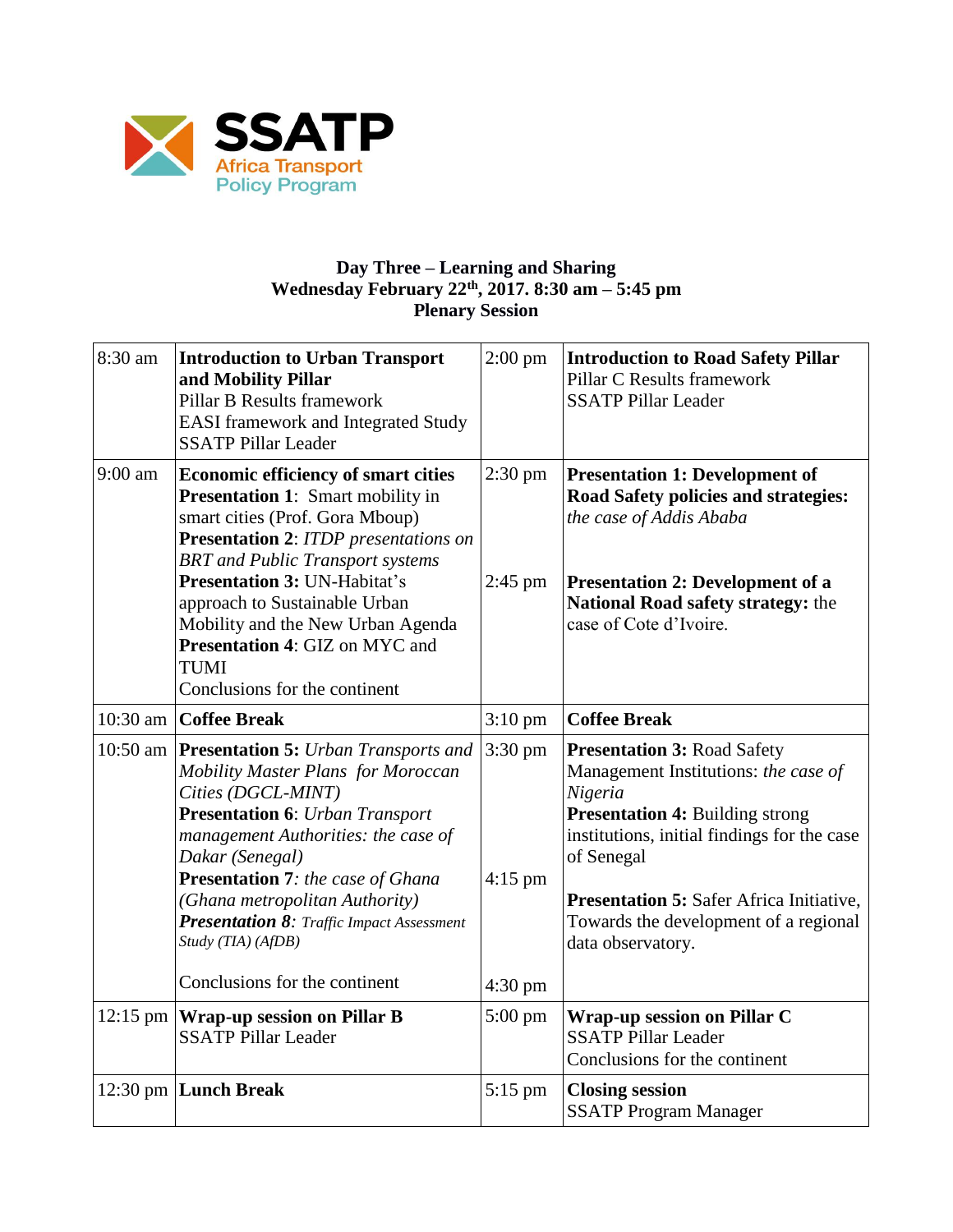

## **Day Four – General Assembly Thursday February 23th, 2017. 9:30 am – 3:30 pm Plenary Session**

| $9:30$ am          | <b>Introduction and Welcome</b>                                          |  |  |
|--------------------|--------------------------------------------------------------------------|--|--|
|                    | <b>Principal Secretary</b>                                               |  |  |
|                    | Ministry of Transport, Kingdom of Morocco                                |  |  |
|                    | <b>Chair of SSATP Executive Committee</b>                                |  |  |
|                    | Representative of SSATP donors                                           |  |  |
|                    | Marie-Françoise, World Bank Country Director for Morocco                 |  |  |
| $10:00$ am         | High level panel discussions (Africa regional integration agenda)        |  |  |
| 11:30 am           | <b>Welcome of new members</b>                                            |  |  |
|                    | <b>Chair of Executive Committee</b>                                      |  |  |
| 12:00 am           | <b>SSATP 30 year celebration</b>                                         |  |  |
| $12:30 \text{ pm}$ | <b>Presentation of DP3 Annual Report</b>                                 |  |  |
|                    | Ibou Diouf,                                                              |  |  |
|                    | <b>SSATP Program Manager</b>                                             |  |  |
| $1:30$ pm          | <b>Lunch Break</b>                                                       |  |  |
| $3:00 \text{ pm}$  | <b>SSATP Implementation Plan</b>                                         |  |  |
|                    | Rapporteurs                                                              |  |  |
|                    | SSATP working group on integration, connectivity and cohesion<br>$\circ$ |  |  |
|                    | SSATP working group on urban transport and mobility<br>$\circ$           |  |  |
|                    | SSATP working group on road safety<br>$\circ$                            |  |  |
|                    |                                                                          |  |  |
| $4:15$ pm          | <b>Other items</b>                                                       |  |  |
| $4:30 \text{ pm}$  | <b>Closing session</b>                                                   |  |  |
|                    | <b>Chair of SSATP Executive Committee</b>                                |  |  |

**NB: Parallel Road safety workshop for francophone countries**